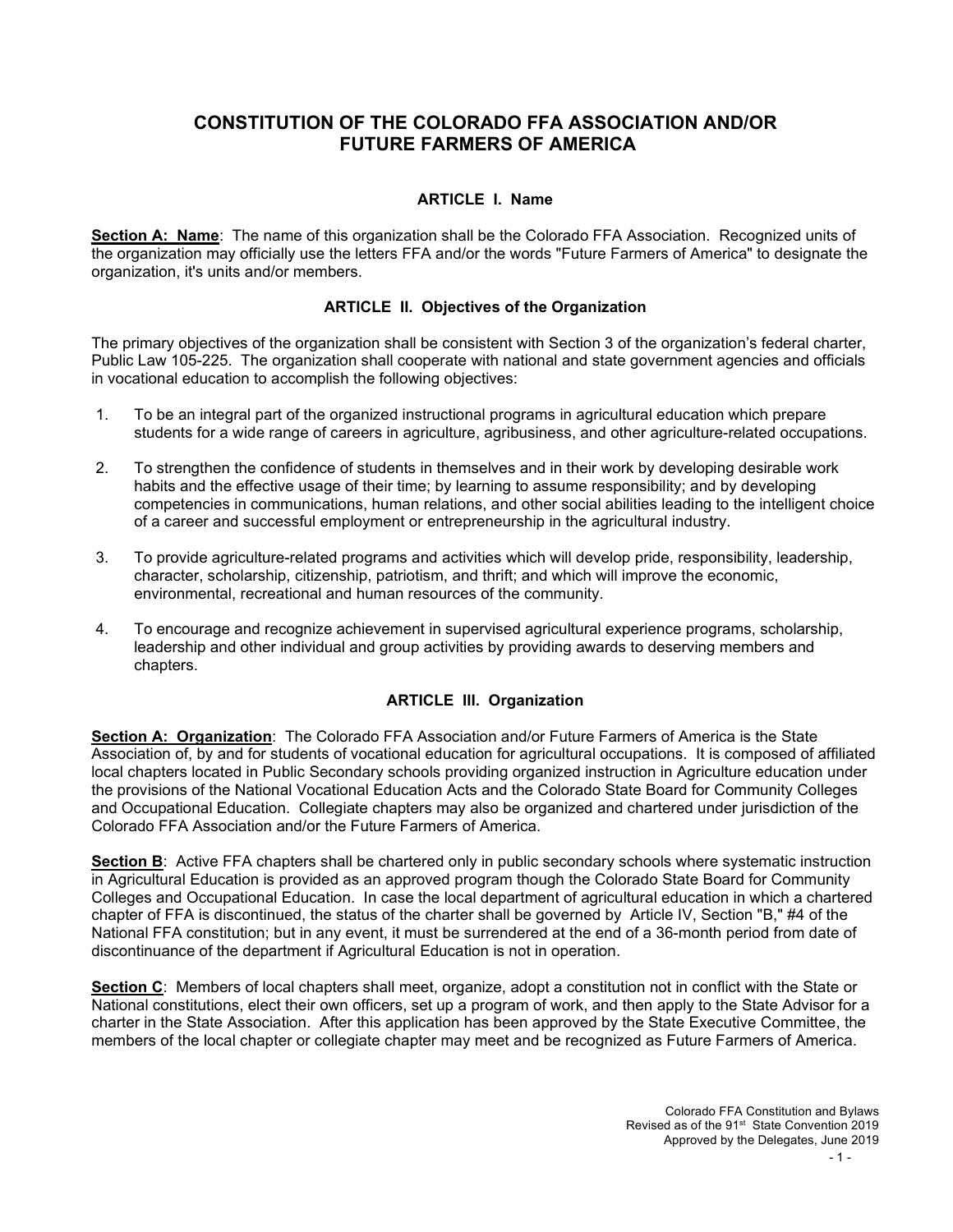**Section D: Collegiate Membership**: Collegiate membership may include students enrolled in agricultural courses and former active members of chartered local chapters who are enrolled in a two- or four-year institution having a collegiate chapter.

**Section E: District Organization**: The State organization may be divided into district organizations for the purpose of holding one or more district meetings per year, in addition to or in connection with district contests. Local FFA chapters situated in the same territory may organize and have the same duties and functions for the district organization as for the State organization, except advancing FFA members to the State Farmer degree or electing delegates to the National FFA Convention or acting in lieu of the State organization.

## **ARTICLE IV. Membership**

Membership in the FFA organization shall be of four kinds: (1) active, (2) alumni, (3) collegiate, and (4) honorary.

**Section A: Active Membership**: Any student who is regularly enrolled in agricultural education is entitled to become an active member of any chartered FFA chapter upon receiving majority vote of the chapter membership at any local chapter meeting. Members may retain their active membership until November 30, following the fourth national FFA convention after graduating from high school. A member who is in good standing at the time of induction into the armed forces of the United States of America shall be in good standing during the period of active service without further payment of dues or attendance at meetings. The time spent in the armed forces shall not be considered as elapsed time in determining the maximum period of four conventions following graduation from high school or leaving high school. Members making use of this waiver of service time for the purpose of maintaining active membership for application for advanced degrees, must resume active participation within six months after having been honorably discharged from service, indicating such a desire by payment of dues and attendance at meetings. Members participating in the six-months Armed Service Program shall be eligible for one full year of extended membership. No individual, however, may retain active membership beyond the 23rd birthday.

**Section B: Alumni Membership**: Membership shall be open to former active FFA members, collegiate or honorary FFA members, present and former professional agriculture educators, parents of FFA members, and others interested in and supporting the FFA.

**Section C: Collegiate Membership**: Collegiate membership may include students enrolled in agricultural courses and former active members of chartered local chapters who are enrolled in a two- or four-year institution having a collegiate chapter.

**Section D: Honorary Membership**: Farmers, school superintendents, principals, members of boards of education, chapter advisors, teachers, staff members in agriculture education and the FFA, and who have rendered outstanding service, may be elected to honorary membership by a majority vote of the members present at any regular meeting or convention.

Honorary membership shall be limited to the Honorary Chapter FFA Degree in the local chapter, Honorary State FFA Degree in the State Association, and the Honorary American FFA Degree in the National Association.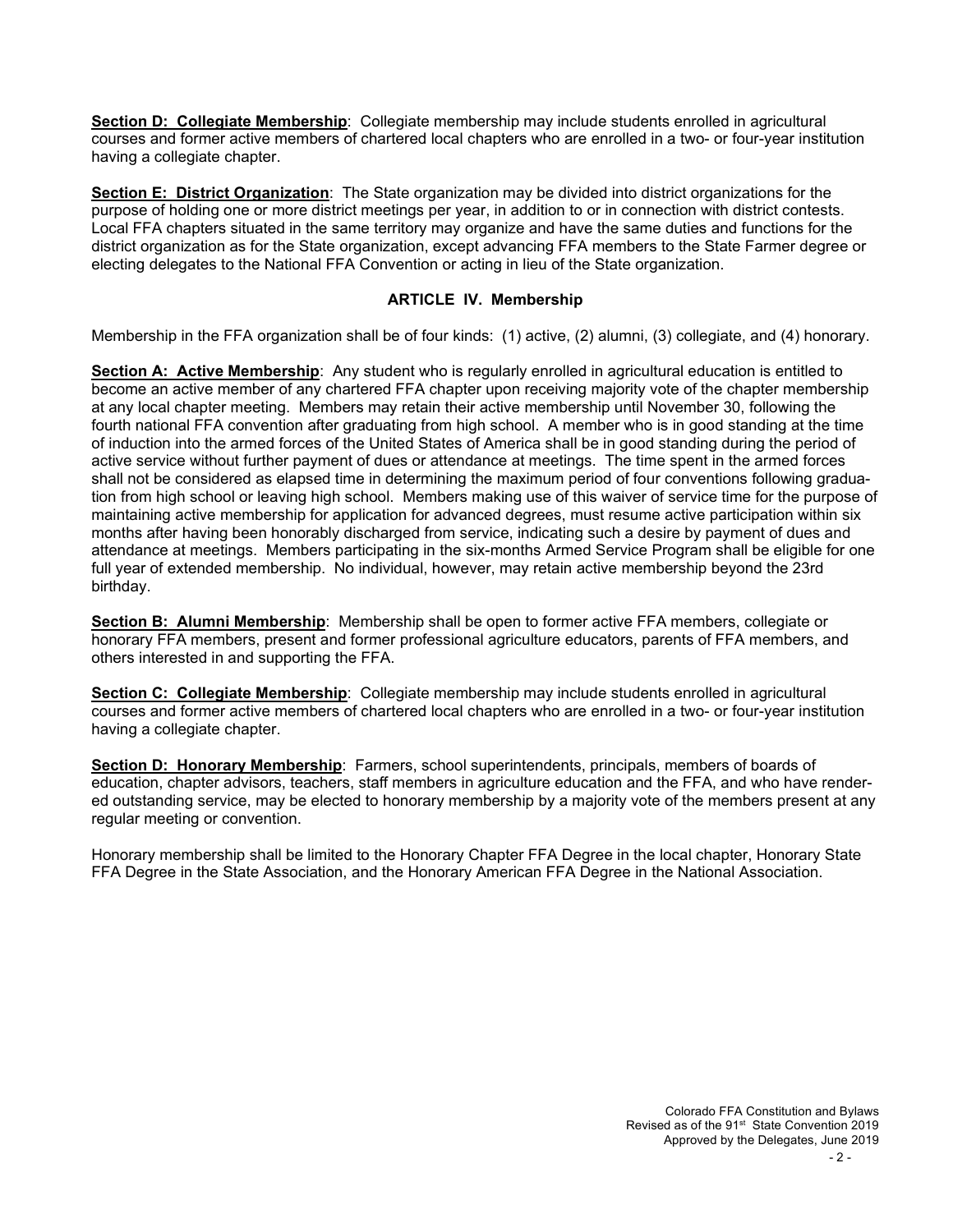# **ARTICLE V. Degrees and Privileges**

There shall be four degrees of active membership based on achievement. These are: (1) Greenhand FFA, (2) Chapter FFA, (3) State FFA, and (4) American FFA. The national organization shall set the standards for Greenhand FFA, Chapter FFA, State FFA and American FFA degrees.

**Section A: Greenhand FFA Degree**: On meeting the following minimum qualifications, the Greenhand FFA Degree may be conferred by the chapter:

- 1. Be regularly enrolled in a vocational education course for an agricultural occupation and have satisfactory plans for a supervised agricultural occupation program.
- 2. Learn and explain the FFA Creed, Motto and Salute.<br>3. Describe the FFA emblem, colors and symbols.
- Describe the FFA emblem, colors and symbols.
- 4. Explain the proper use of the FFA jacket.<br>5. Have satisfactory knowledge of the histor
- Have satisfactory knowledge of the history of the organization.
- 6. Know the duties and responsibilities of FFA members.
- 7. Personally own or have access to Official FFA Manual.
- 8. Submit written application for the Degree for chapter records.

**Section B: Chapter FFA Degree**: On meeting the following minimum qualifications, the Chapter FFA Degree may be conferred by the chapter:

- 1. Must have received the Greenhand Degree.
- 2. Must have completed the equivalent of at least 180 hours of systematic school instruction in agricultural education at or above the ninth grade level.
- 3. Have satisfactory knowledge of the local constitution and of the local program of activities.
- 4. Satisfactorily participated in at least three official functions in the chapter program of activities.
- 5. Have earned and productively invested at least \$150 by the members own efforts or worked at least 45 hours in excess of scheduled class time, or a combination thereof, and developed plans for continued growth and improvement in a Supervised Agricultural Experience Program.
- 6. Demonstrate ability to effectively lead a group discussion for 15 minutes.
- 7. Demonstrate five parliamentary procedure abilities.
- 8. Demonstrate progress toward achievement of an Agricultural Proficiency Award on the local level.
- Have a satisfactory scholastic record as certified by the local agricultural education instructor and the Principal or Superintendent.
- 10. Submit application for the degree for chapter records.
- 11. Have participated in at least 10 hours of community service activities. These hours are in addition to and cannot be duplicated as paid or unpaid SAE hours.
- 12. Meet other requirements as established by the chapter and/or State Association.

**Section C: State FFA Degree**: On meeting the following minimum qualifications, the State FFA Degree may be conferred by the State Association:

1. Have received the Chapter FFA Degree and have been an active FFA member for at least two years (24 months).

2. While in high school, must be enrolled in at least the second year of instruction in a vocational education course for an agricultural occupation; if out of high school, must have completed the equivalent of two full years of systematic secondary school instruction (360 hours) in addition to a supervised farming and/or other agricultural occupational experience program.

3. Have earned and/or productively invested at least \$2,500 by the member's own efforts from their Supervised Agricultural Experience Program or worked (other than scheduled class time) at least 750 hours in a Supervised Agricultural Experience Program as reported on page 11 line 26e.

4. Demonstrate leadership ability by: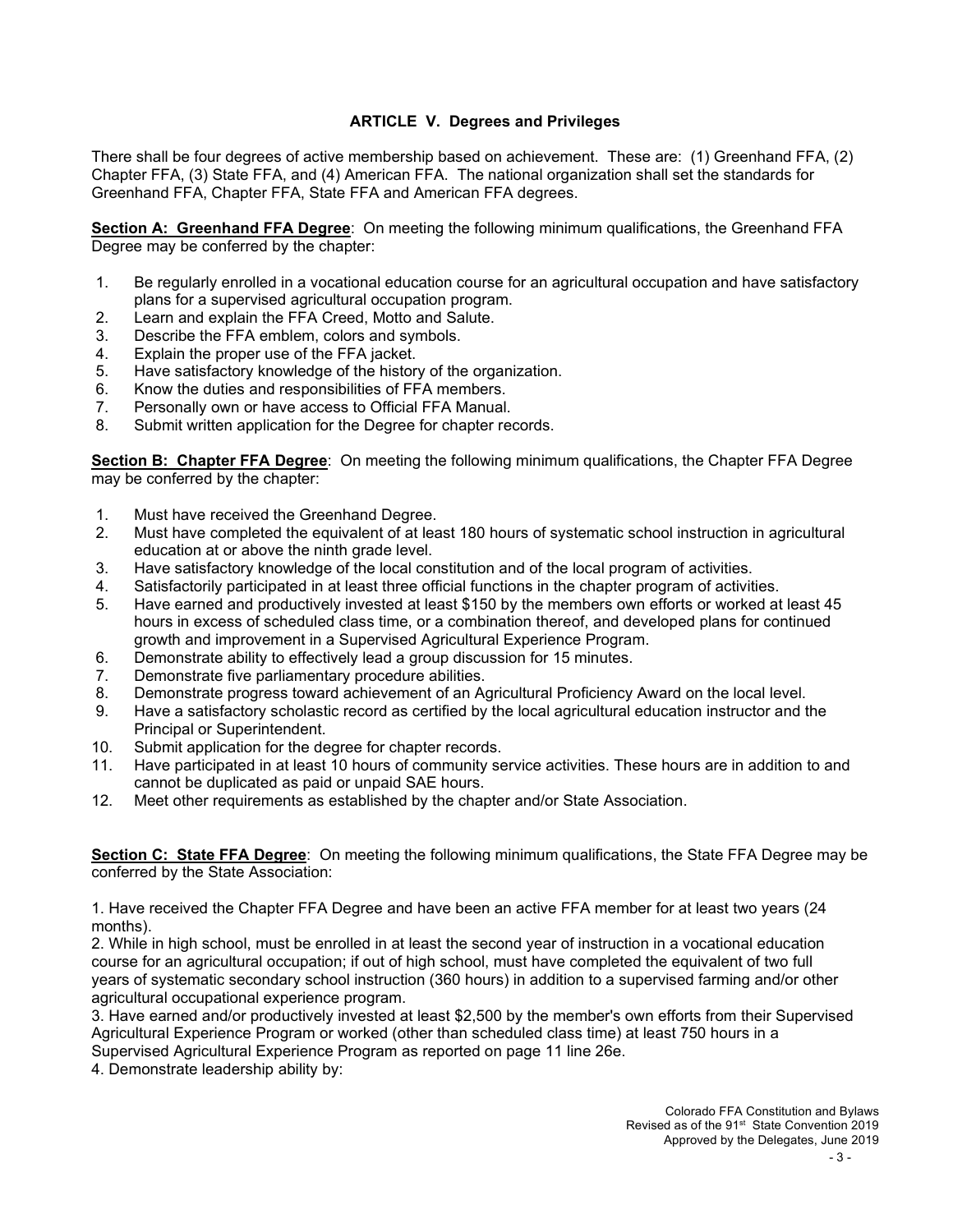a. Performing ten parliamentary procedure activities.

- b. Giving a six-minute speech.
- c. Serving as an officer and/or committee chairman, or a participating member of a major committee.

5. Have a satisfactory scholastic record, certified by the local agricultural education instructor and principal or superintendent.

6. Participate in the planning and completion of Chapter Program of Activities.

7. Participate in seven FFA activities above the chapter level.

8. Have participated in at least 25 hours of community service, within at least 2 different community service activities. These hours are in addition to and cannot be duplicated as paid or unpaid SAE hours.

9. Meet other requirements as established by the State Association.

10. A full and complete application must be submitted by a qualifying candidate in order to receive the State FFA Degree. A full and complete application includes:

A. Current completed American FFA Degree application including all pages and check sheets and all signatures on Colorado Cover A,

B. Print dates on all pages must match, with the exception of the signature page.

The State Advisor will then review the records and submit a recommendation to the governing body of the State Association. This body will nominate at the regular State Convention the candidates who have earned the State FFA Degree.

**Section D: American FFA Degree**: On meeting the following minimum qualifications, the American FFA Degree may be conferred by the National Organization:

1. Must have the State FFA Degree and have been an active member for at least the immediate past 36 months and have a record of satisfactory participation in the activities at the local chapter and State Association.

2. Must have satisfactorily completed the equivalent of at least three years of systematic secondary school instruction in a vocational agricultural occupation (540 hours), or have completed the program of vocational education in agriculture offered in the school last attended, have been out of high school for at least 12 months prior to the convention at which the degree is granted, and have in operation an outstanding supervised farming and/or other agricultural experience program which must show comprehensive planning, continuation, growth, and increase in scope with records to substantiate such accomplishments.

3. Have earned and productively invested at least \$7,500 or have earned and productively invested at least \$1,500 and worked 2,250 hours in excess of scheduled class time. Any combination of hours x \$3.33 plus dollars must be equal to, or greater than the number 9,000. Hours used for the purpose of producing earnings reported as productively invested income shall not be duplicated as hours of credit to meet the minimum requirements for the degree.

4. Show outstanding ability as evidenced by leadership and cooperation in student, chapter and community activities and have a satisfactory scholarship record certified by the local superintendent or principal of "C" or better.

5. Have participated in at least 50 hours of community service, within at least 3 different community service activities. These hours are in addition to and cannot be duplicated as paid or unpaid SAE hours.

## **ARTICLE VI. Officers and Procedures for Election**

**Section A: Officers**: The officers of the Colorado FFA Association shall consist of a President, Vice President, Secretary, Treasurer, Reporter, Sentinel and four Executive Committee Members. The State Officers shall be elected annually by a majority vote of the delegates present at a regular State Convention of FFA members. The officers shall perform the usual duties of their respective office.

**Section B: Qualifications**: All elected officers of the Colorado FFA Association must hold the State FFA degree. A chapter may submit no more than two applications for a state office.

**Section C: Term of Office**: The term of office shall be one year or until their successors are elected. State officers shall not be re-elected to office, nor be eligible for another state office.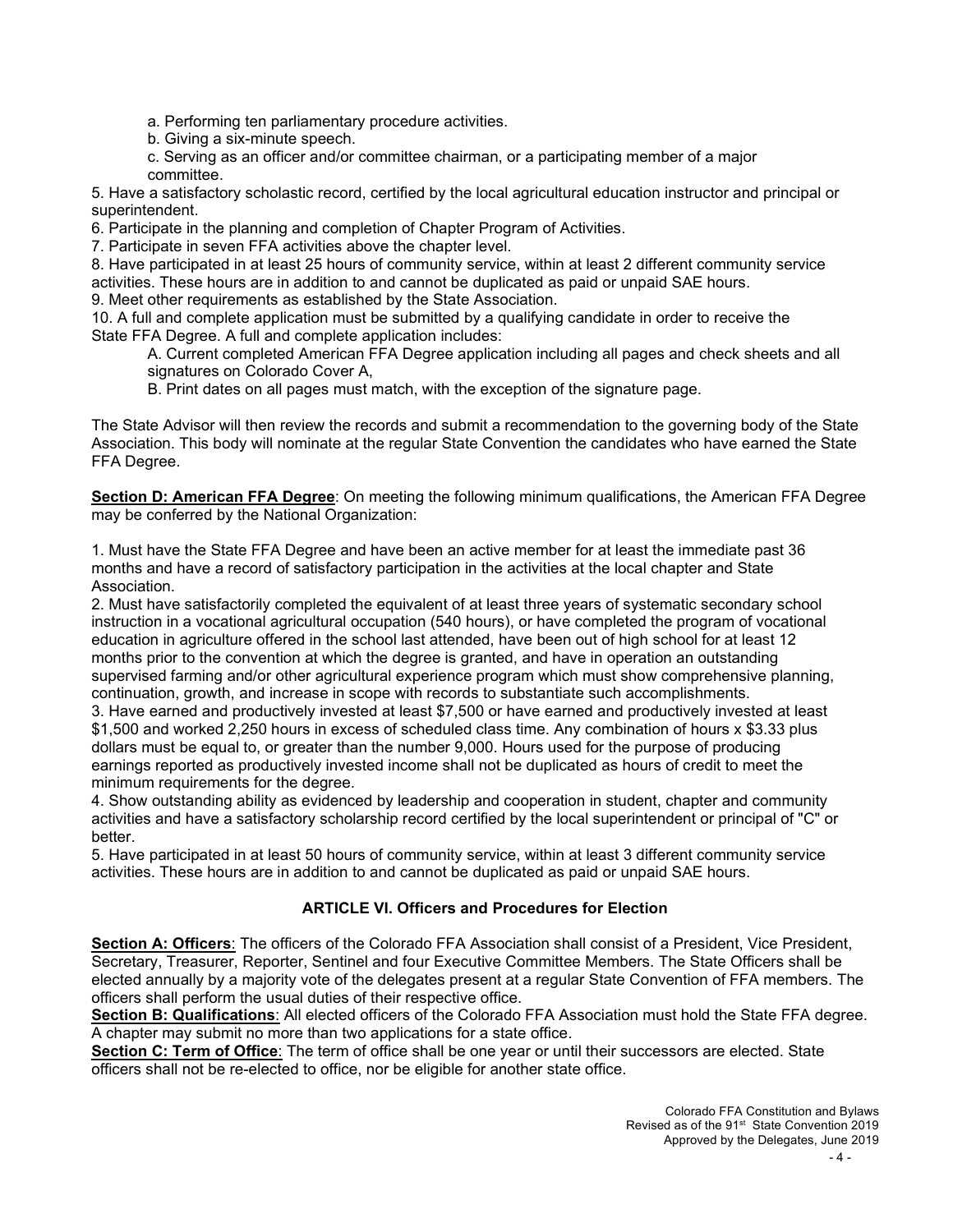**Section D: Nomination and Election of Officers**: The nominating committee shall submit one name for each office to be filled. The report will be submitted to delegates at the State FFA Convention. Additional nominations may be made from the floor. Nominations shall be made for a President, Vice President, Secretary, Treasurer, Reporter, Sentinel and four Executive Committee Members.

**Section E: Loss of Office and/or Privileges**: Violations in the Colorado Code of Misconduct by a member will result in the loss of the individual's office and/or privileges.

**Section F: Vacancy in State Offices**: The State FFA Executive Committee shall have the power to fill any vacancies in office. In the event a quorum of the Executive Committee cannot be obtained, the Convention Nominating Committee shall have the power to fill the vacancies.

**Section G: District Officers**: The District organizations shall elect at least a President, Vice President, Secretary, Treasurer, Reporter and Sentinel. The District Advisor shall be from the school of the District President. District officers shall be elected annually at a regular district meeting.

**Section H: Local Chapter Officers**: The officers of the local chapter shall be at least a President, Vice President, Secretary, Treasurer, Reporter and Sentinel. The local Advisor shall be the Agricultural Education Instructor(s) in the local school.

# **ARTICLE VII. State Board of Directors**

Section A: Composition of the Board. The affairs of the Association shall be managed by its Board of Directors. The Board of Directors shall be comprised of:<br>Five (5) current CVATA Teacl

- 1. Five (5) current CVATA Teachers, representing all areas of the state, elected by the CVATA.
- Three (3) Business and Industry representatives.
- 3. Two (2) representatives from education.
- 4. Seven (7) current State FFA officers.<br>5. Ex-officio members:
- Ex-officio members:
	- a. State FFA Advisor
	- b. State Program Director for Agriculture Education
	- c. State FFA Foundation Director
	- d. State FFA Alumni President

Section B: Responsibilities. The responsibilities of the Board of Directors shall include, but shall not be limited to, the following: (1) maintaining general direction and control over the affairs of the Association, and ensuring that policies are enforced and carried out; (2) establishing and developing policies for the sound management and operation of the Association; (3) providing advice and direction to the State FFA Advisor to carry out the policies, program and goals of the Association and to ensure the financial viability of the Association; and (4) consulting with the State FFA Advisor and State FFA Officers to plan and coordinate leadership conferences, conventions and other activities of the Association.

Section C: Vacancies. Any vacancy occurring on the Board of Directors may be filled by the affirmative vote of a majority of the remaining Directors. A Director appointed to fill a vacancy shall serve for the unexpired term of his or her predecessor in office.

Section D: Regular Meetings. The Board of Directors may provide, by resolution, the time and place either within or without the State of Colorado for holding of regular meetings of the Board without other notice than such resolution.

Section E: Special Meetings. Special meetings of the Board of Directors may be called by, or at the request of, the State FFA President or any two Directors. The person or persons authorized to call special meetings of the Board may fix any place, either within or without the State of Colorado, as the place for holding any special meeting of the Board of Directors called by them.

Section F: Notice. Notice of any special meeting of the Board of Directors shall be given by written notice delivered personally or sent by electronic mail to each Director as such Director's address as shown by the records of the Association at least 10 days prior to the meeting. Any Director may waive notice of such meeting. The attendance of a Director at any meeting shall constitute a waiver of notice of such meeting, except where a Director attends a meeting for the express purpose of objecting to the transaction of any business because the meeting is not lawfully called or convened. The business to be transacted at the meeting need not be specified in the notice our waiver of notice of such meeting, unless specifically required by law or these Bylaws.

Section G: Quorum. A majority of Directors shall constitute a quorum for the transaction of business at any meeting of the Board of Directors.

> Colorado FFA Constitution and Bylaws Revised as of the 91<sup>st</sup> State Convention 2019 Approved by the Delegates, June 2019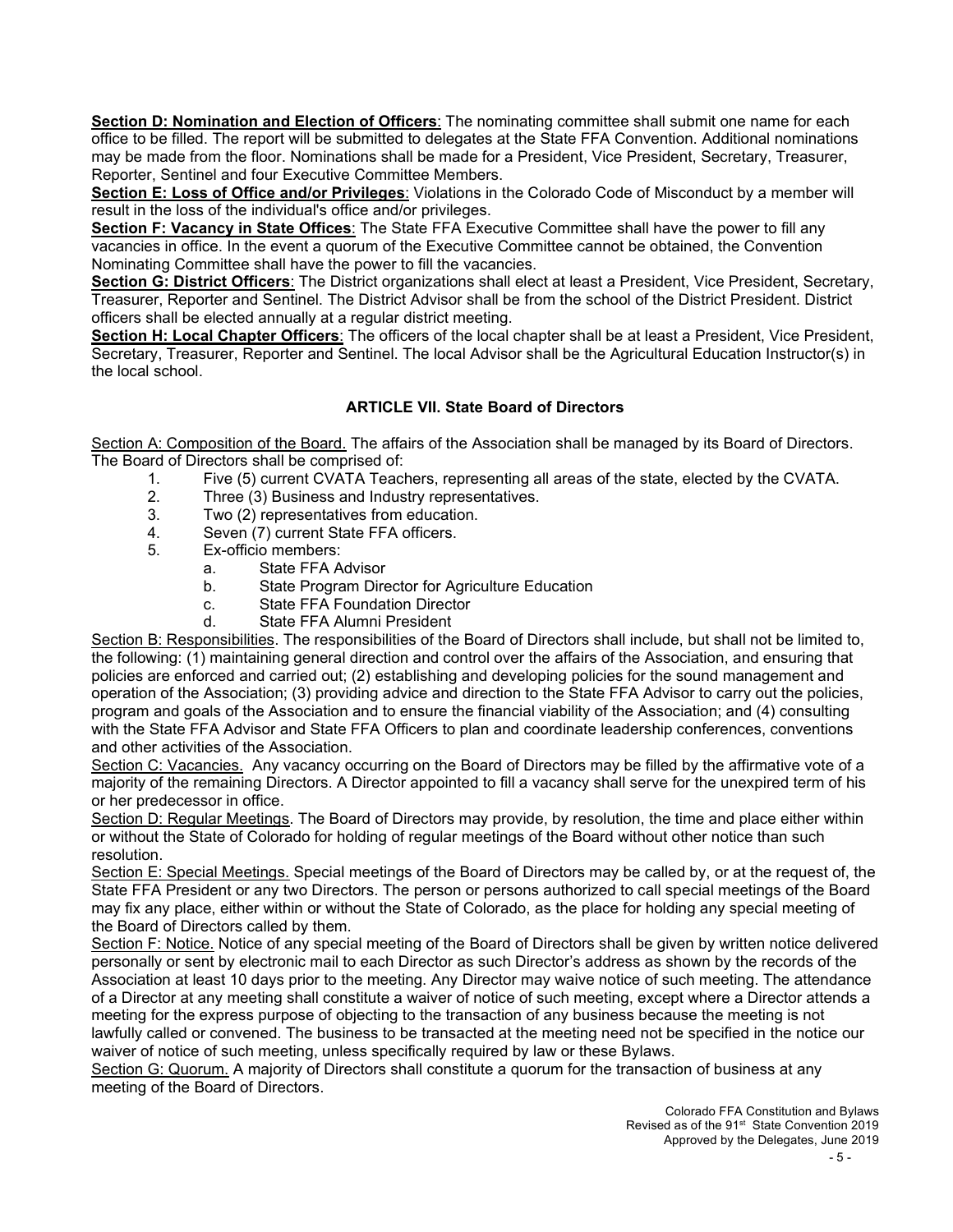Section H: Manner of Acting. The act of a majority of the Directors present at a meeting at which a quorum is present shall be the act of the Board of Directors, unless the act of a greater number is required by law or these Bylaws.

Section I: Compensation. Directors shall not receive any stated salaries for their services but, by resolution of the Board, expenses may be allowed for attendance at regular or special meetings by the Board.

Section J: Non-Liability of Directors. The Directors shall not be liable for the debts, liabilities or other obligations of the Association.

Section K: Action without Meeting. Any action which may be taken at a meeting of the Board of Directors may be taken without meeting if authorized in writing, signed by all Directors and filed with the State FFA Advisor or by documented electronic mail from each Director and sent to/filed with the State FFA Advisor.

Section L: Telephone Conference. Directors may participate in a meeting through the use of conference telephone or similar communications equipment so long as all Directors participating in such meeting can hear one another. Participation in a meeting pursuant to this Section shall constitute presence in person at the meeting. Section M: Chairperson. A chairperson will be elected by the Board of Directors.

# **ARTICLE VIII. State Executive Committee**

#### **Section A: Composition**:

1. The voting members of the State FFA Executive Committee shall be the ten officially elected State FFA Officers.

2. The State Advisor and Executive Secretary shall be ex officio (non-voting) members.

3. The State FFA Executive Committee will be composed of four Agricultural Education teachers elected by the Colorado Agricultural Education Teachers Association. (Refer to the Colorado Agricultural Education Teachers Association Constitution and Bylaws for term lengths.) They shall be non-voting ex officio members. They must be approved by the State Advisor after they are elected.

#### **Section B: Duties**:

1. The Executive Committee shall:

a. Be responsible for the transaction of necessary business between meetings (conventions).

(1) Be responsible for the programmatic delivery of FFA

(2) Carry out the day-to-day activities and management of the Association.

(3) Select all individual and chapter awards and degrees from applications sent in by local chapters.

(4) Establish the number and boundaries of districts.

(5) Fill vacancies in executive committee.

(6) Uphold the Colorado FFA Code of Ethics and Colorado Code of Misconduct.

**Section C: Meetings**: The Executive Committee shall meet at least four times per year. The committee shall meet on call of the President, with the approval of the State Advisor or Executive Secretary. At least five days prior notice shall be given all members of the committee except for any meeting the President may call during a scheduled event.

**Section D: Quorum**: A majority of the Executive Committee members shall constitute a quorum.

## **ARTICLE IX. Meetings**

# **Section A: State Convention and Leadership Conference**: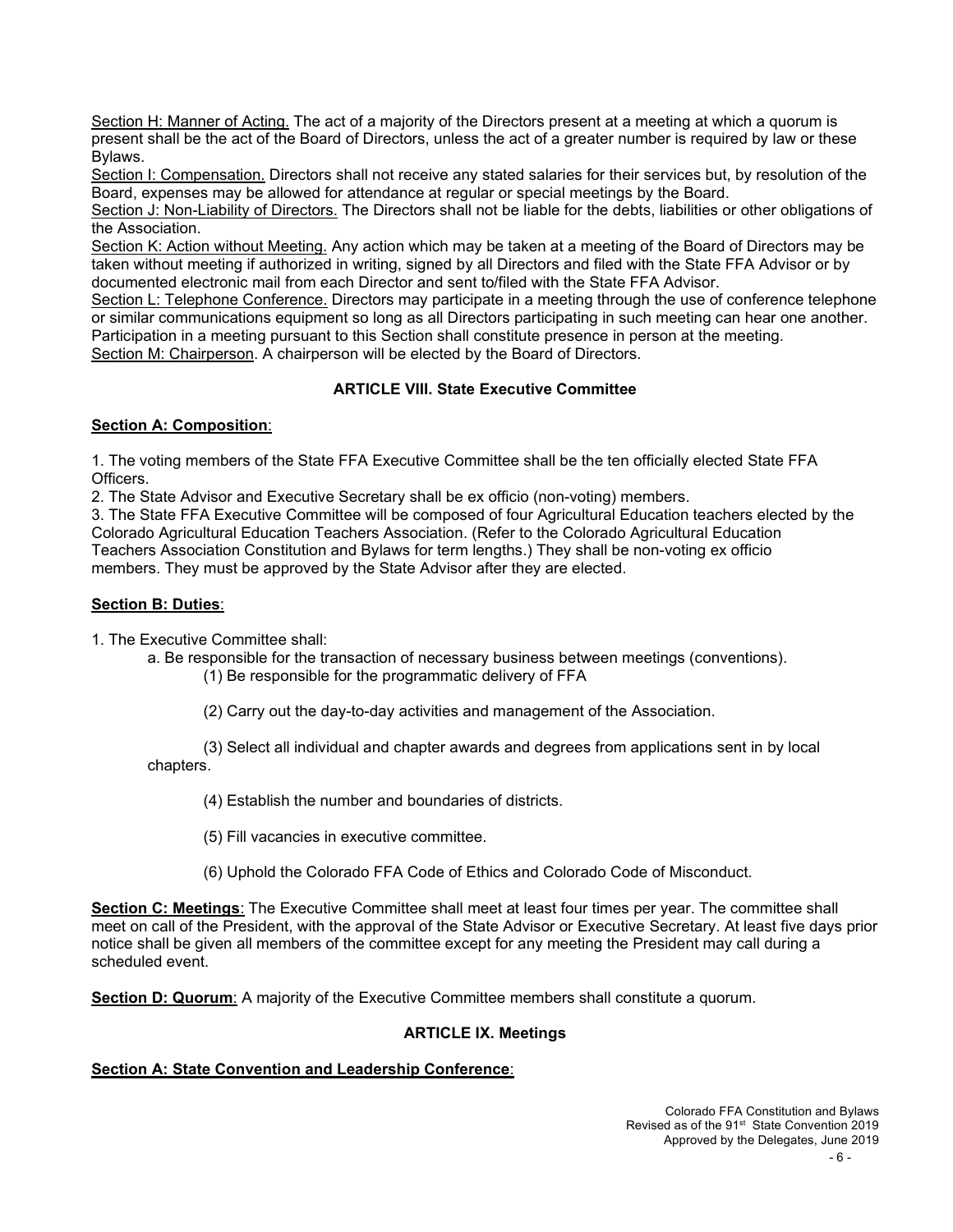1. A convention shall be held at least 45 days prior to the National Convention at a time and place determined and approved by the State FFA Executive Committee. The purpose for holding the convention will be to elect officers, receive reports, amend the constitution and bylaws and conduct other business as may be properly conducted.

2. Each chapter shall be entitled to two voting delegates to the State Convention.

(1) Quorum shall be 2/3 of the eligible delegates present at the State Convention.

(2) In extreme emergency the State Convention may be rescheduled or canceled by the State FFA Executive Committee and/or the State Advisor.

#### **Section B: National Convention**:

1. The delegates for National convention will consist of two official delegates from each state association to be designated as chair and vice chair of the state delegates from each state association to be designated as chair and vice chair of the state delegation, plus additional official delegates based on the individual state association's percentage of national FFA membership.

#### **ARTICLE X. Committees**

#### **Section A: Types of Committees**:

1. Standing Committees: The President of the Colorado FFA Association shall appoint five standing committees annually; (1) the Nominating Committee, (2) the Auditing Committee; (3) the Program of Activities Committee (4) the Constitution and Bylaws Committee, and (5) the Resolutions Committee. 2. Special Committees: Other committees may be appointed as necessary by the President.

**Section B: Membership**: The Vice President of the State Association shall supervise all committees, except the Nominating Committee.

1. Standing Committees: Members of standing committees are selected from active members serving as delegates to the Annual State FFA Convention and Leadership Conference.

2. At least one adult local FFA Advisor shall serve in an ex officio capacity for each committee with the exception of the nominating committee.

#### **Section C: Duties of Committees**:

1. The Nominating Committee shall place in nomination the names of candidates for the various state officers.

2. The Auditing Committee shall review the financial records and reports of the State Association, and report to the delegates at the State Convention.

3. The Program of Activities Committee shall review the State FFA Program of Activities and recommend changes to the delegate body at the State FFA Convention.

4. The Constitution and Bylaws Committee shall review the State FFA Constitution and Bylaws and recommend to the delegate body changes which may be considered by the State Executive Committee and State Association.

5. The Resolutions Committee shall consider resolutions at the State Convention for overall improvement of the Colorado FFA, as well as make recommendations to the delegate body for a site to hold the State Convention two years in advance.

6. The duties of Special Committees shall be those as outlined by the President and/or the State Executive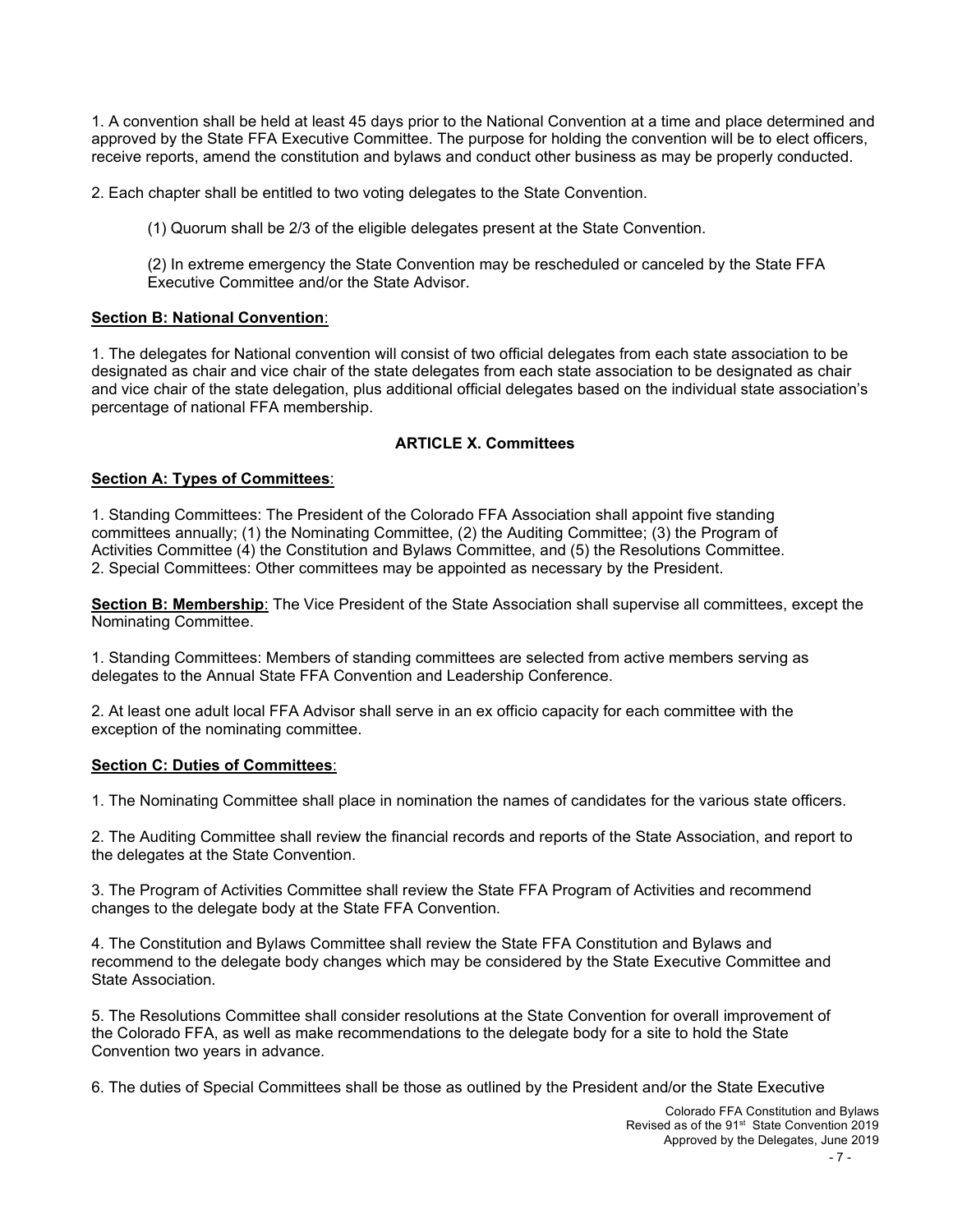Committee.

## **ARTICLE XI. Ethics**

The Colorado FFA Association accepts the Code of Ethics as adopted by the delegates at the 1952 National FFA Convention and as revised at the 1995 National FFA Convention:

FFA members conduct themselves at all times to be a credit to their organization, chapter, school, community and family. As an FFA member, I pledge to:

- 1. Develop my potential for premier leadership, personal growth, and career success.
- 2. Make a positive difference in the lives of others.
- 3. Dress neatly and appropriately for the occasion.
- 4. Respect the rights of others and their property.
- 5. Be courteous, honest and fair with others.
- 6. Communicate in an appropriate, purposeful and positive manner.
- 7. Demonstrate good sportsmanship by being modest in winning and generous in defeat.
- 8. Make myself aware of FFA programs and activities and be an active participant.
- 9. Conduct and value a supervised agricultural experience program.
- 10. Strive to establish and enhance my skills through agricultural education in order to enter a successful career.
- 11. Appreciate and promote diversity in our organization.

#### **ARTICLE XII. Emblem**

**Section A**: The emblem of the National FFA Organization shall be made up of five symbols; namely; (1) the plow, representing the tillage of the soil, the basis of modern agriculture; (2) the owl, representing wisdom; (3) the rising sun, representing progress and a new era of agriculture; (4) a cross-section of an ear of corn, representing common agricultural interests, since corn is native to America and is grown in every state, and (5) an American eagle surmounting the cross-section of the ear of corn, indicating the national scope of the organization. The emblem shall also carry the three letters, "FFA" and the words "Agricultural Education."

**Section B**: Emblems shall be uniform in all associations and recognized units thereof. All members are entitled to wear the emblem.

**Section C**: "Greenhand Degree" holders are entitled to wear the regulation bronze emblem degree pin; "Chapter FFA Degree" holders are entitled to wear the regulation silver emblem degree pin; "State FFA Degree" holders are entitled to wear the regulation gold emblem charm; and "American FFA Degree" holders are entitled to wear the regulation gold emblem key.

**Section D:** "Honorary Chapter FFA Degree" holders are entitled to wear either the regulation silver emblem degree pin or a similar pin in gold; "Honorary State FFA Degree" holders are entitled to wear the regulation gold emblem charm; "Honorary American FFA Degree" holders are entitled to wear the regulation gold emblem key.

**Section E**: Collegiate chapter members and advisors are entitled to wear an owl of special design.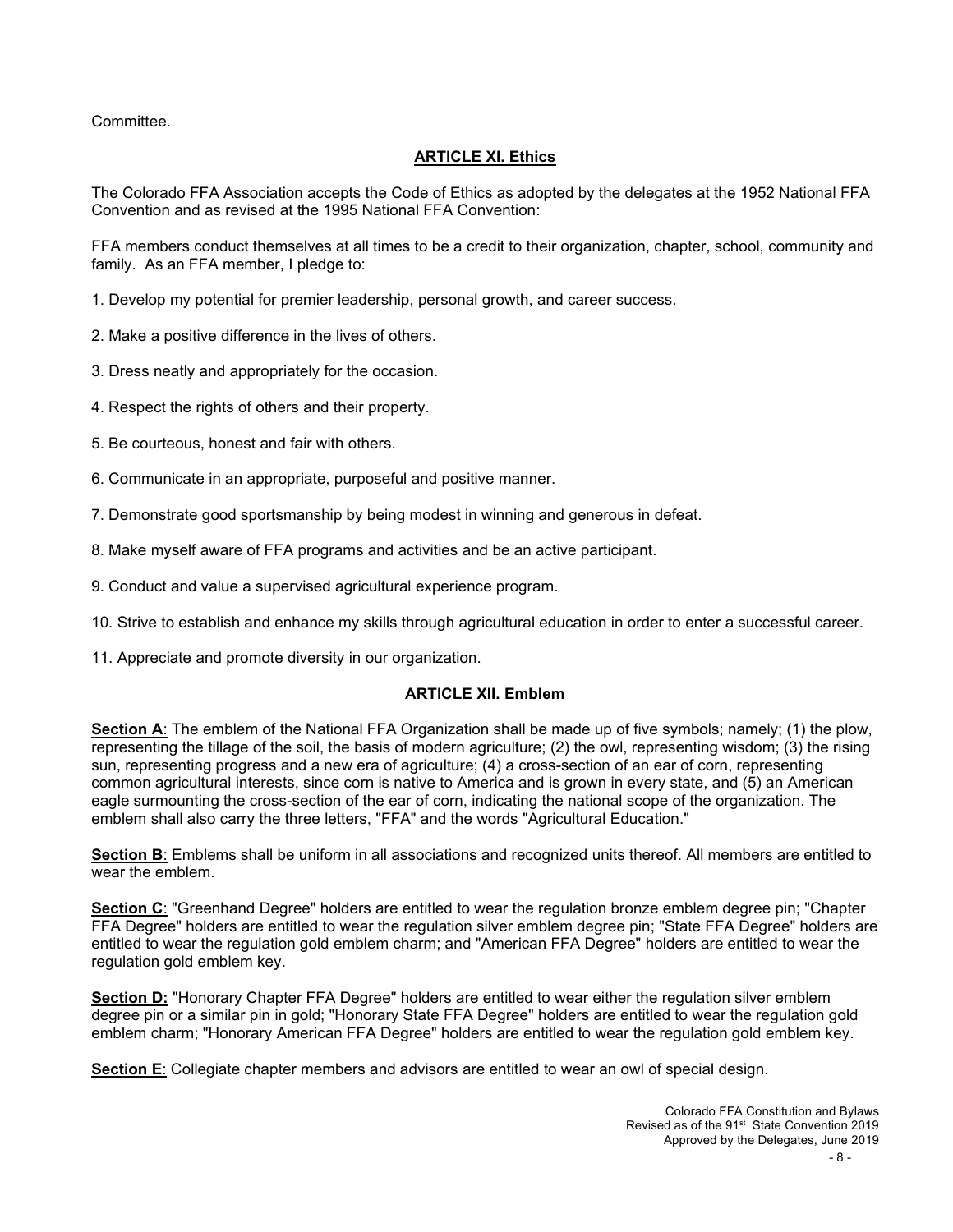#### **ARTICLE XIII. Official Dress**

The official dress was amended to meet the National FFA standards at the 2005 Colorado FFA Convention. The current National FFA standards are as follows:

**Section A:** *Official Dress for female members will include a black skirt or black slacks, white collared blouse with an official FFA scarf, black dress shoes with closed toes and heels, black hosiery, and an official FFA jacket zipped to the top. The skirt should be at least knee length, hemmed evenly across the bottom with all slits at appropriate lengths.*

*Official Dress for male members will include black slacks, a white collared shirt with an official FFA tie, black dress shoes or boots, black socks and, an official FFA jacket zipped to the top.*

#### **ARTICLE XIV. Amendments**

**Section A**: Amendments to the State Constitution shall be submitted in writing by any member or chapter to the State Executive Committee 45 days prior to the Annual State Convention of the Colorado FFA Association. The State Executive Committee shall submit these suggested amendments to the delegates at the State Convention with their recommendations. Amendments may also be introduced during the convention with the approval of 2/3 of the delegates present. Amendments may be adopted by a 2/3 vote of the delegates present.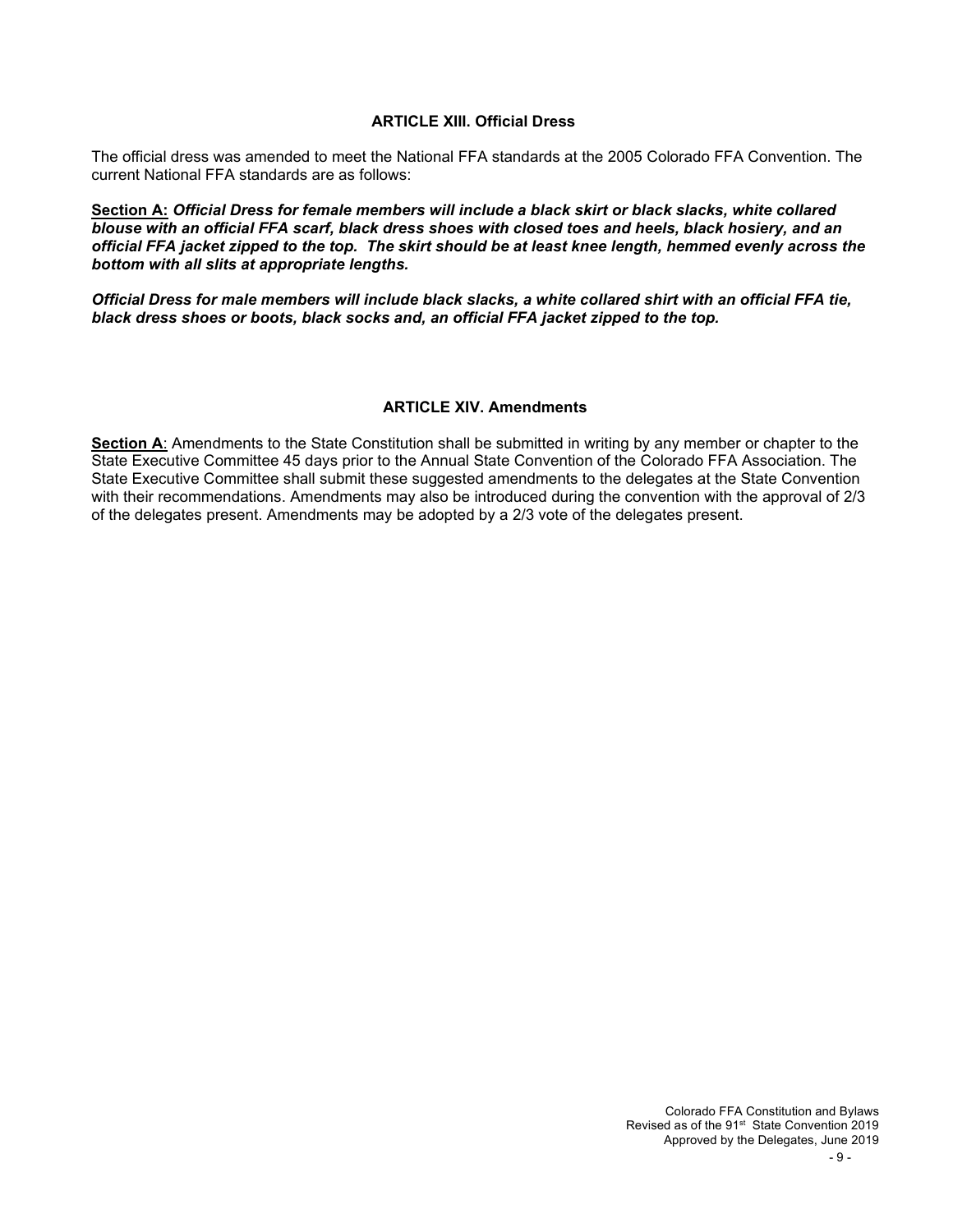# **BYLAWS OF THE COLORADO FFA ASSOCIATION**

## **ARTICLE I. Membership and Dues**

**Section A: Unified Membership**: Membership is established in the FFA by the payment of unified dues on state and national levels and is not available separately. Membership is established by the payment of dues and by the fulfillment of other required obligations.

**Section B: Membership Year**: The Colorado FFA Association membership year shall be from September to September.

**Section C: Fiscal Year**: The Colorado FFA Association shall operate on a fiscal year of July 1 through June 30.

**Section D: Colorado FFA Association Membership Dues**: The Colorado FFA Association Membership Dues shall be fixed by vote of the official delegates present at the State FFA Convention. The final date that dues may be paid is May 1 of the current membership year. Annual State dues shall be seven dollars (\$7.00) per member with the additional two dollars (\$2.00) to go to officer expenses. Individuals who have not paid dues at the time of applying for the State FFA Degree, State awards or other privileges presented by the Colorado FFA Association are ineligible to receive them.

**Section E: District Dues**: The dues of any district organization shall be fixed by a majority vote of the delegates at a district meeting.

**Section F: Chapter Dues**: The dues of any local chapter shall be fixed by a majority vote of the members of that chapter.

## **Section G: Due Dates for Membership Dues**:

1. All chapters must have submitted their original current year roster and unified dues by the official state due date, and all new add members must be added to the chapter's roster and paid their unified dues by March 1 for the new add member to be eligible to participate at any State Career Development Event.

2. Furthermore, all chapters and their members must follow the above guidelines to be eligible to receive any individual or chapter awards from the Colorado FFA Association.

(Revised by the Delegates at the  $77<sup>th</sup>$  State FFA Convention 2005)

## **ARTICLE II. Degrees and Privileges**

**Section A: Procedures for Selection of State FFA Degree**: Candidates must meet the qualifications as set forth in the Official FFA Manual and State Constitution and complete the standard application as supplied by the State Association. For additional information on State FFA Degree selection, refer to the following:

1. State FFA Degree Application.

2. FFA District and State Procedures for reviewing State FFA Degree Applications.

3. State FFA Degree Application Direction Sheet for completion of the application.

4. State FFA Degree Check Sheet.

Selection of the degree recipients will be by the Colorado State FFA Executive Committee based on the procedures outlined above.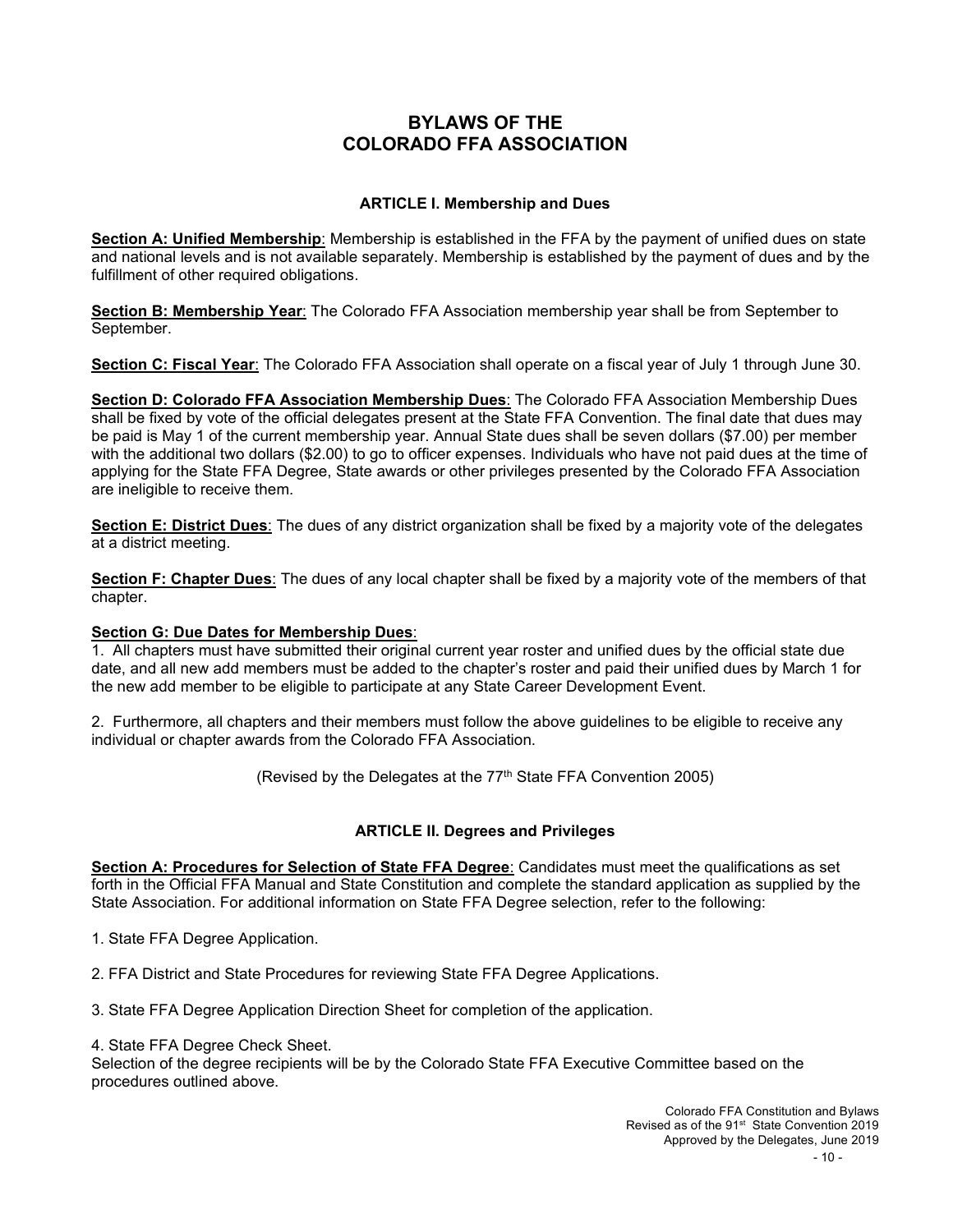#### **ARTICLE III. Duties of State Officers and the Executive Committee**

#### **Section A: Duties of Officers**:

**President**: It shall be the duty of the President to preside over the State Convention and all Executive Committee meetings. The President shall call one State Convention each year at such place and date as to be determined by the Executive Committee. The President shall appoint all committees and may serve as ex officio member of all committees.

**Vice President**: It shall be the duty of the Vice President to preside in the absence of the President and be responsible for coordinating all committee work. The Vice President shall also be responsible for compiling the State Officer Report at the State Convention.

**Secretary**: It shall be the Secretary's duty to prepare and present the minutes of all meetings, present an agenda for each meeting, and attend to all official correspondence for the Association.

**Treasurer**: It shall be the duty of the Treasurer to present a Treasurer's Report at each meeting, act as custodian of state funds, assist in preparing the state budget, and assist in maintaining the financial records of the State Association.

**Reporter**: It shall be the duty of the Reporter to assemble the Colorado FFA Today Magazine and prepare the State scrapbook and assist the Vice President in preparing the State Officer Report. The Reporter shall be responsible for submitting news articles to the FFA New Horizons magazine.

**Sentinel**: It shall be the duties of the Sentinel to welcome special guests and to introduce guests in addition to caring for the meeting room and paraphernalia. The Sentinel shall assist the President in maintaining order.

**Executive Committee Members**: It shall be the duty of Executive Committee Members to represent the Colorado FFA Association at official activities and to work with all FFA members toward the development of competent and aggressive agricultural leaders. Specific duties of the Executive Committee Members are:

1. FFA Foundation Board of Trustees and assist the office manager as requested.

2. Act as State Historian compiling the state scrapbook.

3. Act as Advertising Editor for the Colorado FFA Today Magazine.

4. Prepare officer assignment sheets at each executive committee meeting and assist the state FFA Secretary as requested.

The Executive Committee Members select these duties among themselves.

**Section B: Duties of the State Advisor, Executive Secretary, and Elected Advisors (Agricultural Education Teachers)**: It shall be the duty of the State Advisor to advise the State FFA Executive Committee, delegates and committees on matters of policy and assist the State Officers in conducting meetings and carrying out programs.

**State Executive Secretary**: It shall be the duty of the State Executive Secretary to: (1) issue charters to local chapters, (2) keep the official records of members and the progress of the organization, (3) receive all reports from local chapters, (4) assemble the convention proceedings, Summary of Convention Awards, (5) assemble complete and accurate records of all meetings including the Executive Committee meetings, (6) assist the State Treasurer in

keeping accurate financial records, (7) be in charge of arrangements for the Annual State Convention and leadership conference, (8) perform such other duties as directed by the State FFA Executive Committee and/or the

> Colorado FFA Constitution and Bylaws Revised as of the 91<sup>st</sup> State Convention 2019 Approved by the Delegates, June 2019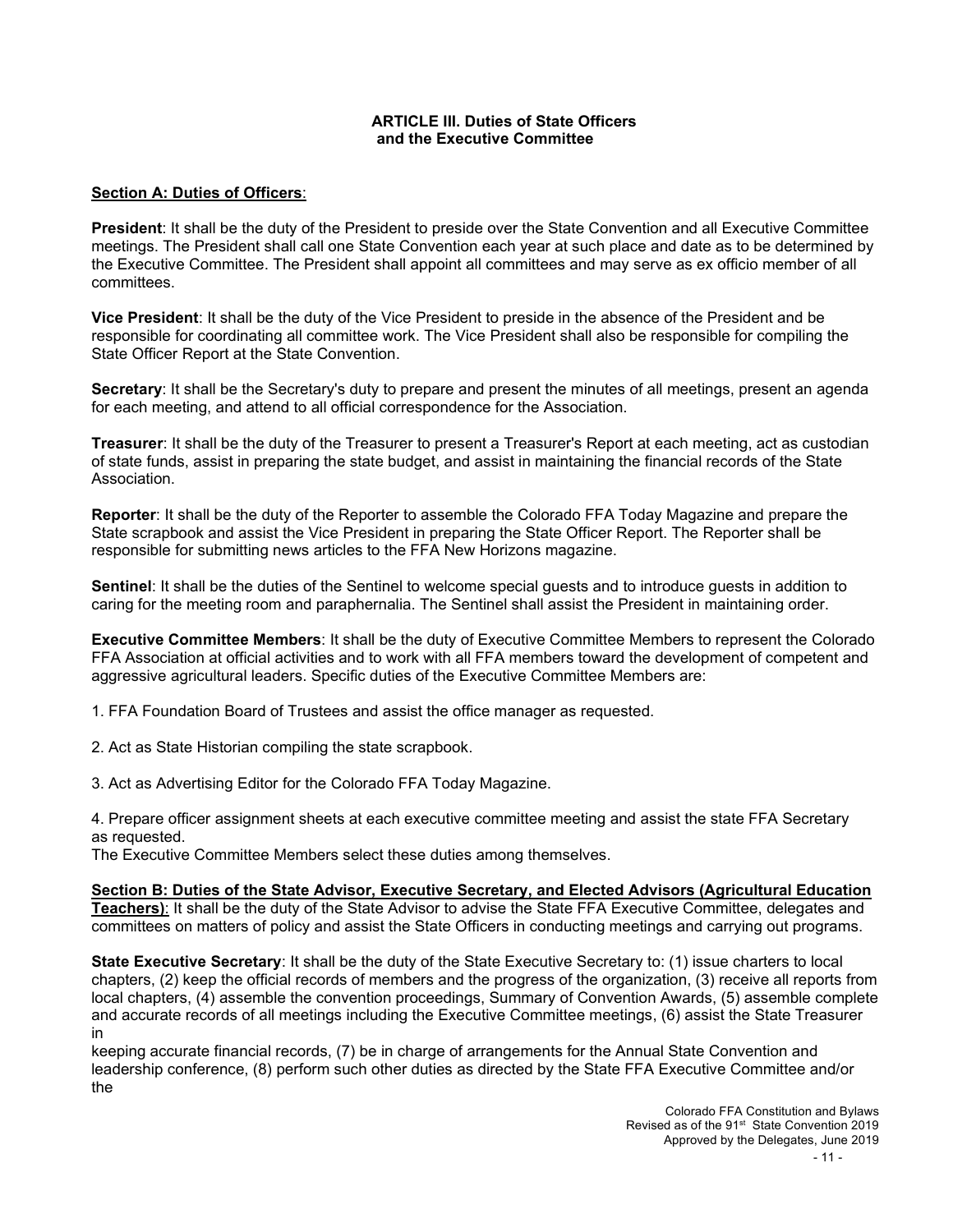State Advisor.

**Elected Advisors--Agricultural Education Teachers**: It shall be the duties of the elected advisors (Agricultural Education Teachers) to: (1) attend all regularly scheduled meetings, (2) assist the State FFA Officers in selecting all degree and award recipients, (3) perform those duties in conducting the State FFA Convention as assigned by the State FFA Executive Committee, State Advisor and/or Executive Secretary, (4) perform other duties as requested by the State FFA Advisor and/or Executive Secretary.

**Section C: Additional Duties and Responsibilities**: All officers shall participate in the Colorado Career and Technical Student Organization leadership training, the State Judging Contest, State Convention, Chapter Visitation, State Fair and National Western Stock Show, National Leadership Conference for State Officers, and other official functions as assigned by the State Advisor and/or State Executive Secretary.

**Section D: Procedures for Selection of Nominating Committee**: Nominating committee members will be selected prior to the State FFA Convention based upon the following criteria and minimum qualifications:

- 1. A nominating committee consisting of nine official state convention delegates—one from each of the four regions (a region would be a grouping of 4 districts) of the state, and five others selected at large—shall study and review the qualifications of each eligible candidate. This committee shall submit its nominations to the delegates assembled at the state convention. There will also be three Adult consultants (non-voting members) to the committee, appointed by the State Advisor, to serve a three-year term. One consultant will be a past state officer, one will be from business and industry, and one from agricultural education. Their roles will be defined in the State Officer Selection Handbook.
- 2. In order to be eligible, a delegate must be a bona-fide FFA member, have attained the Chapter FFA Degree prior to the convention, have been continuously enrolled in agricultural education classes and actively involved in the FFA for a minimum of seventeen (17) months prior to the State Convention, and have attended one convention prior to the time he/she will be serving on the nominating committee. The delegate could be a graduated member.
- 3. A delegate shall not be eligible to serve on the State Officer Nominating Committee if that member is involved in any contest or activity that requires that committee member to be absent from the committee process.

## **ARTICLE IV. Procedure for Chartering Local Chapters**

(Refer to the application to charter a chapter in the Colorado FFA Policies and Procedures Handbook.)

**Section A**: A local FFA Chapter shall be considered to be in good standing with the State FFA Association when the following general conditions are met:

- 1. All current annual unified dues and membership information is sent in to the State Office.
- 2. The annual "FFA Program of Activities" for the coming year is submitted to the State Office.
- 3. The "Annual FFA Report" is submitted to the State Office.

4. No provisions of chapter constitution are in conflict with the State and National FFA Constitution, Bylaws, or Federal Charter. Activities are in harmony with the ideals and purposes of the State and National Organization.

5. In case any local chapter is not in good standing with the State Association at the time of the opening of a State Convention, the delegates in State Convention shall have the power, upon recommendation of the State governing body, to withdraw the charter and refuse such chapter official representation at the State Convention. When such action is taken, the chapter in question and members thereof shall be denied the regular privileges of the State Association. Upon meeting the requirements for good standing, a chapter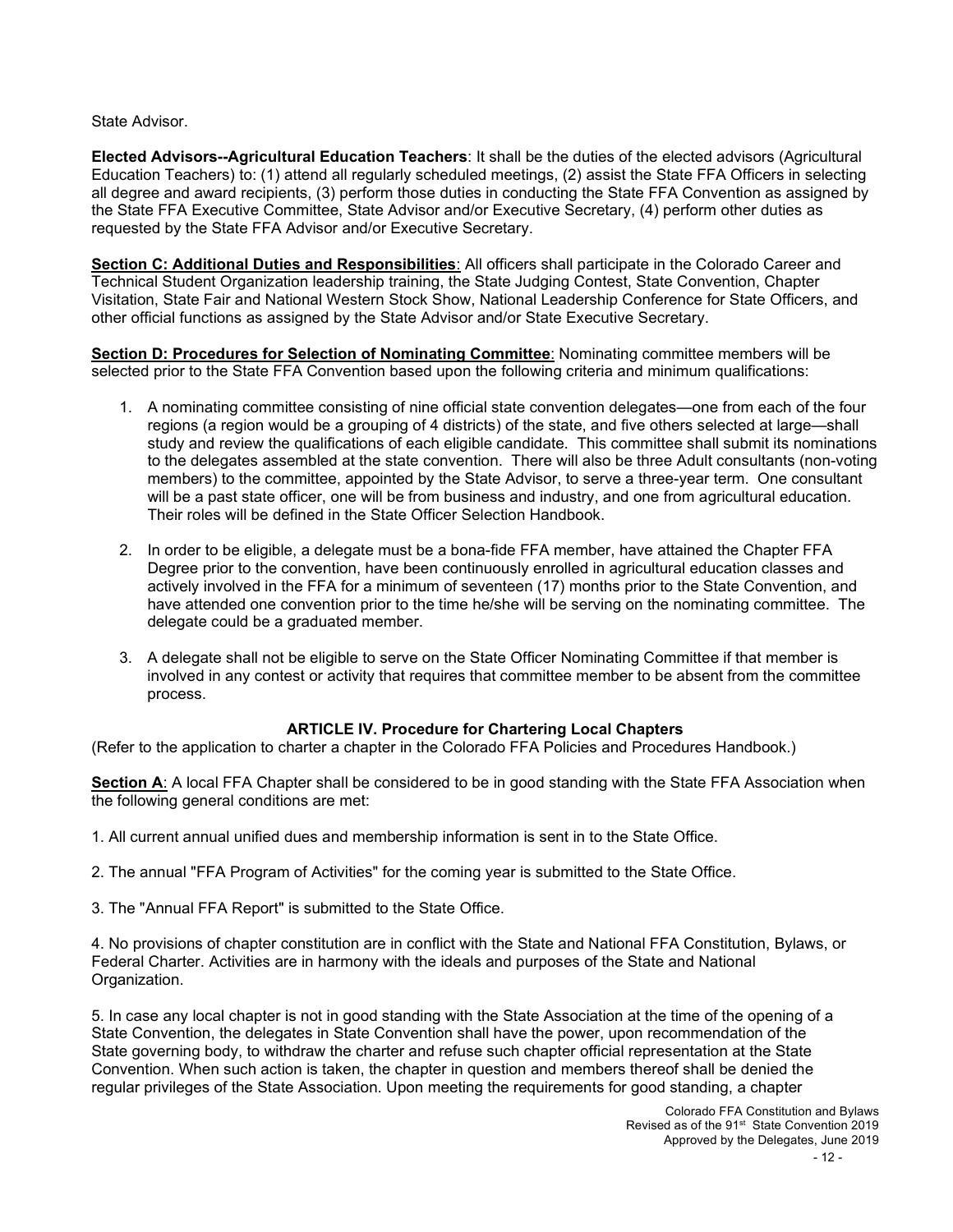may be reinstated by action of the State governing body, not earlier than 10 days after the closing date of the State Convention during which it was not in good standing.

6. In case a local department of agricultural education in which a chartered chapter of FFA is located is discontinued, the chapter so involved may be permitted to operate officially for a period not to exceed 36 months from date of the discontinuance of the department, providing proper supervision and guidance can be given to the chapter work by a person having the approval of the local school administrator and the State Advisor. Local chapter charters must be surrendered to the State Advisor at the end of the 36-month period if a local department of agricultural education is not again in operation in the school at that time.

## **ARTICLE V. Policies**

**Section A: Approval of Policies**: All policies governing the operation of the Colorado FFA Association shall be approved by the delegates at the State FFA Convention and/or the State FFA Executive Committee.

**Section B: Administration of Policies**: All policies approved shall be outlined in the State FFA Policies and Procedures Handbook, and shall be governed or administered by the Colorado FFA Executive Committee or any other body assigned by the State FFA Executive Committee.

**Section C: Roberts Rules of Order**: The rules contained in the current edition of Robert's Rules of Order, Newly Revised shall be the guide in all cases to which they are applicable in which they are not inconsistent with this Constitution and Bylaws, the National FFA Constitution and Bylaws or special rules of order adopted by this Association.

#### **ARTICLE VI. Amendments**

**Section A**: Amendments to the Bylaws may be submitted by any member or chapter. Any Bylaw changes will be submitted to the delegates for their consideration. Changes in the Bylaws may be adopted by a majority vote of the

delegates present.

## **ARTICLE VII. Standing Rules**

- 1.The Constitution and Bylaw Committee shall have the power to make grammatical and spelling alterations, that do not alter the intent or effect, to all proposed amendments by a majority vote without the approval of the body of delegates prior to submission to the assembly.
- 2.A resolution or constitutional amendment offered by an individual member shall be in writing, signed by the maker and seconder-each of whom shall be a voting member of the convention-and sent directly to the desk of the Secretary.
- 3.All constitutional amendments shall be referred without debate to the Constitution and Bylaws Committee for a recommendation and grammatical or spelling correction.
- 4.The Resolutions Committee shall have the power to make grammatical and spelling alterations, that do not alter the intent or effect, to all proposed resolutions by a majority vote without the approval of the body of delegates prior to submission to the assembly.
- 5.A resolution or constitutional amendment offered by an individual member shall be in writing, signed by the maker and seconder-each of whom shall be a voting member of the convention-and sent directly to the desk of the Secretary.
- 6.All resolutions except those proposed by the Executive Committee or standing committee, and all recommendations made in reports of officers or committees of the convention that are not in the form of resolutions, shall be referred without debate to the Resolutions Committee; resolutions proposed by the Executive Committee shall be present directly to the Convention.
- 7.The Resolutions Committee shall prepare suitable resolutions to carry into effect any recommendations referred to it, and shall submit to the convention, with the Committee's own recommendation as to appropriate action, these and all other resolutions referred to the Committee, except questions which the Committee by a vote of two-thirds of its members may decide not to report.